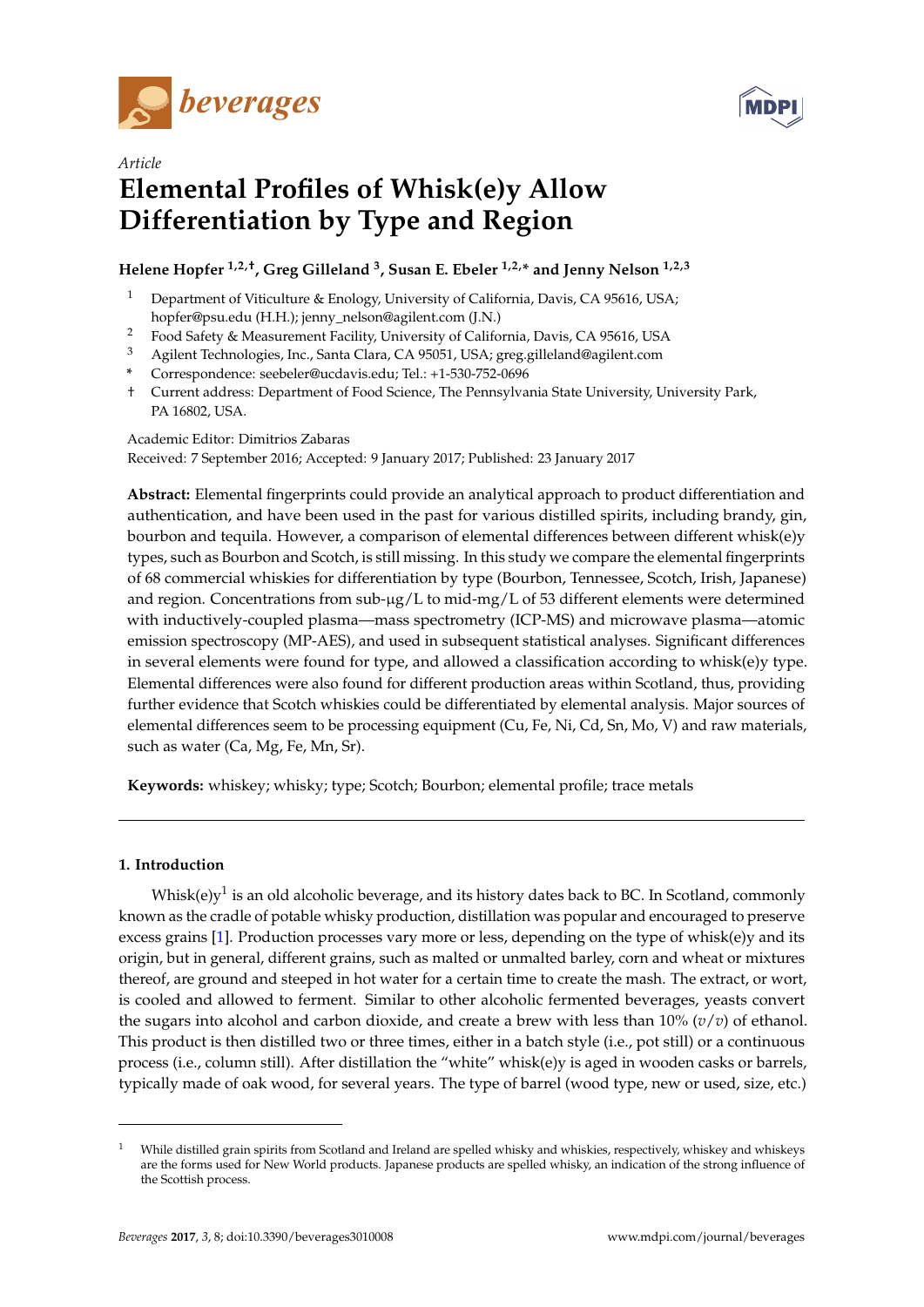as well as how long the whisk(e)y is aged are again regulated and are another source of differentiation among the different whisk(e)y types. For certain types of whisk(e)y additional steps are taken, such as a filtration step in the case of Tennessee whiskeys, which are filtered through sugar maple charcoal prior to barreling in the so called *Lincoln County Process* [\[1\]](#page-9-0).

Bourbon and Tennessee whiskeys must contain at least 51% corn, but typically contain between 60% and 80%, with the remaining grains being either rye, wheat, malted barley or mixtures thereof [\[2\]](#page-9-1). In both cases the distilled product is stored in newly charred barrels for at least 2 years, and both have the same alcoholic strength requirements after distillation (max. 80% (*v*/*v*)) and before ageing (max. 62.5% (*v*/*v*)). The difference between those two types lies in where the whiskey is produced—Kentucky vs. Tennessee, and the additional charcoal filtration step for Tennessee whiskeys [\[2\]](#page-9-1). For single malt Scotch the mash contains 100% malted barley, and all production has to occur in Scotland, using copper pot stills. In contrast to Bourbon and Tennessee whiskey, Scotch whisky is stored in used barrels (e.g., from Bourbon or Sherry production) for at least three years. The alcoholic strength is limited to 94.8% (*v*/*v*) after distillation and 63.5% before ageing [\[1\]](#page-9-0). Whiskies from Ireland are produced from malted or unmalted barley or unmalted grains. The site of production has to be either in Ireland or Northern Ireland. Both copper pot stills and continuous column stills can be used, and typically three distillations are performed. The alcoholic strength is limited to 94.8% (*v*/*v*) after distillation, and the final product is aged a minimum of three years in wooden casks [\[3\]](#page-9-2). The Japanese whisky tradition is heavily influenced by Scotch production, but with less stringent regulations. In Japan, both malted and unmalted grains, typically barley, are used in one of nine Japanese distilleries, with the majority producing blended whiskies. While copper pot stills are mostly used for double distillation, continuous column stills are also used, mainly for the production of blended whiskies. For aging of Japanese whiskies, both newly charred and used barrels are used for a minimum duration of three years [\[4\]](#page-9-3).

Analysis of whisk(e)y is aiming at different aspects, with process control and quality assurance of raw materials, intermediate steps and the final products being the most important. Additionally, whisk(e)y production is often strongly regulated with regards to the geographical origin: Scotch whiskies can only be produced in Scotland, while Tennessee and Bourbon whiskeys are required to be distilled in the state of Tennessee, Kentucky, etc. Analytical methods aiming at geographical authenticity testing have gained more interest over the past years [\[5\]](#page-9-4): Whisk(e)y is a complex product, containing several hundreds of volatile and non-volatile compounds, so called congeners, including alcohols, esters, acids, phenols, carbonyls as well as sulfur and nitrogen compounds [\[5\]](#page-9-4), that are typically analyzed by gas chromatography (GC) or liquid chromatography (LC) [\[6\]](#page-9-5). Variations in higher alcohol congeners discriminated among Bourbons, Tennessee, Scotch and Irish whisk(e)y samples [\[7\]](#page-9-6), as well as between different single malt and blended Scotch whiskies [\[8\]](#page-10-0).

Differences in sensory properties, i.e., aromas and flavors, were also used to discriminate among Scotch whiskies [\[9\]](#page-10-1) and other whisk(e)y types and spirits [\[10\]](#page-10-2), with distinct sensory profiles for Scotch whiskies of different categories [\[9\]](#page-10-1), and between Scotch and other whiskies and spirits [\[10\]](#page-10-2). However, these analytical techniques showed overlap for non-Scotch whiskeys [\[11\]](#page-10-3), therefore, analytical strategies that improve the discriminability of different whisk(e)y types are needed.

From an elemental analysis point of view, several factors impact the elemental profile of whisk(e)y, including origin and type of raw materials used, processing steps, as well as packaging and storage. These factors are not well studied, in fact, there are only a handful of scientific reports that study the elemental profiles of whisk(e)y types exclusively  $[12-14]$  $[12-14]$ . This is somewhat surprising as whisk(e)y is appreciated all around the world, and among the different types, demand is growing. For example, in the U.S. single malt Scotch whisky sales nearly tripled over a 13-year period [\[15\]](#page-10-6), while Bourbon and Tennessee whiskey sales experienced a 155% growth in the same period [\[16\]](#page-10-7).

In one of these whisk(e)y focused studies, copper levels were used to differentiate between blended and grain malt Scotch whiskies [\[13\]](#page-10-8), and although elemental analyses of seven additional elements (Zn, Pb, Ni, Fe, Ca, Mg, Na) were obtained, no "*characteristic metal fingerprints*" [\[13\]](#page-10-8) (p. 459)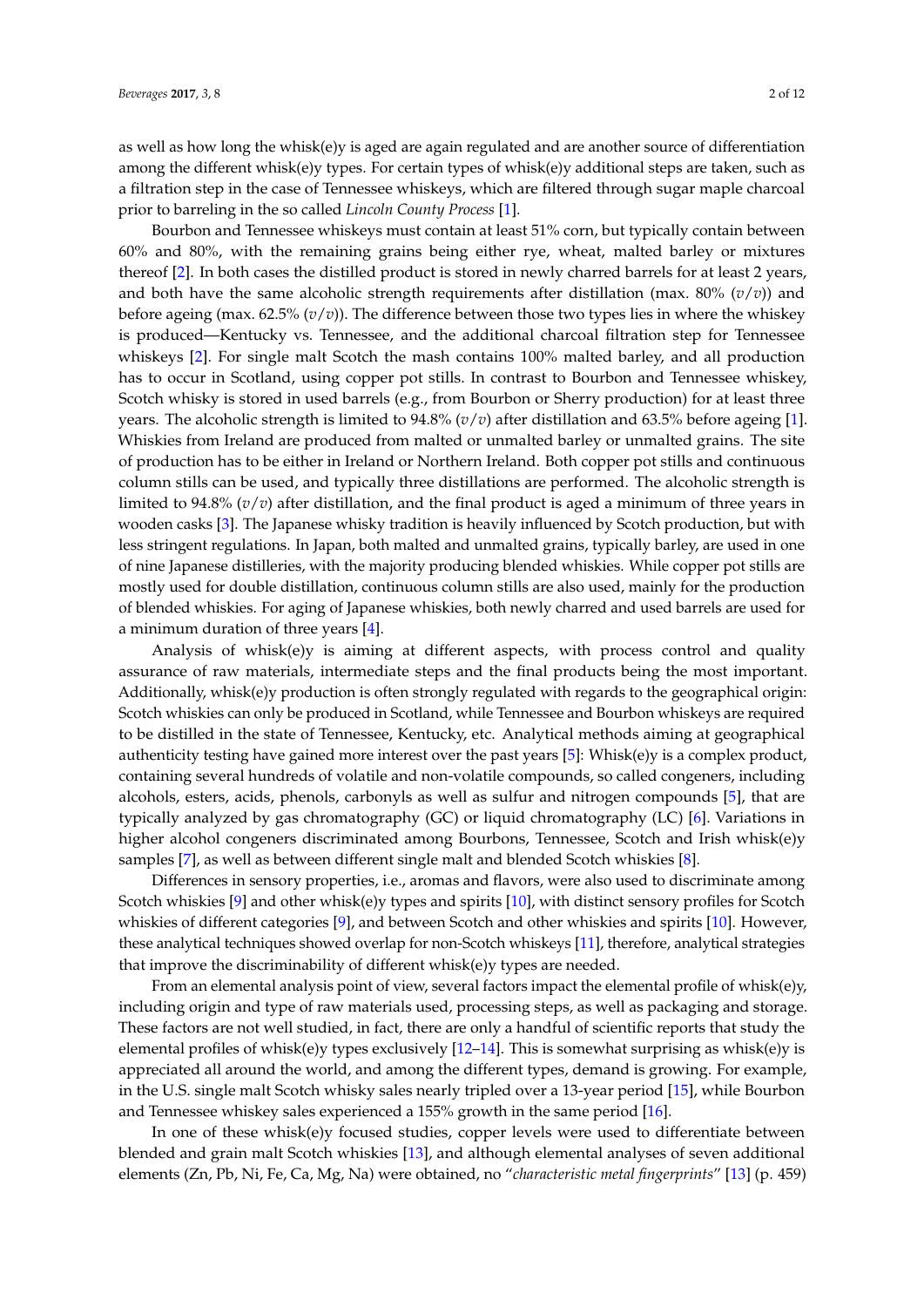could be found to distinguish between different Scotch producing regions, using graphite-furnace atomic absorption spectrometry (GF-AAS).

In the recent years, more advanced and sensitive elemental instrumentation, such as inductively-coupled plasma-mass spectrometry (ICP-MS), became widely available. ICP-MS allows the screening of a larger number of elements with lower detection limits, which in turn could lead to elemental fingerprints that prove to be useful in the discrimination of different whisk(e)y types. ICP-MS and related techniques, such as microwave plasma-atomic emission spectroscopy (MP-AES), have been used successfully in the past to profile the elemental composition of other alcoholic beverages such as wine [\[17](#page-10-9)[,18\]](#page-10-10), and to differentiate wines due to geographical origin as well as processing site [\[19\]](#page-10-11). A similar approach was taken in this study: Elemental profiles of five different whisk(e)y types (single malt Scotch, Irish, Kentucky Bourbon, Tennessee, and Japanese whisk(e)y) were collected and results were used in combination with multivariate methods to differentiate due to whisk(e)y type, and, in the case of Scotch whiskies, due to production area.

#### **2. Materials and Methods**

#### *2.1. Samples and Reagents*

Sixty-eight commercial whisk(e)y products were used in this study, and approximately 50 mL of each sample were collected into clean, metal-free sampling tubes (VWR, Radnor, PA, USA). Samples, grouped by type, are listed in Table [1](#page-3-0) together with the information given on the label, including ethanol content and age, if available. For ICP-MS analyses, all samples were diluted 10-fold in 1% (*v*/*v*) nitric acid and 0.5% (*v*/*v*) hydrochloric acid [\[20\]](#page-10-12) in triplicate [\[21–](#page-10-13)[24\]](#page-10-14). Higher concentrated Si, Ca, K, Mg, and Na, were analyzed after 20-fold dilution in 1% nitric acid with microwave plasma-atomic emission spectroscopy (MP-AES).

| $\mathbf{Code}\,^1$ | Age $^{\rm 2}$ | Proof $^3$ | Distillery <sup>4</sup> | $\mathbf{Code}\,^1$ | Age $^{\rm 2}$ | Proof $^3$ | Distillery <sup>4</sup> |
|---------------------|----------------|------------|-------------------------|---------------------|----------------|------------|-------------------------|
| B1                  | 7              | 107        | D <sub>1</sub>          | S <sub>1</sub>      | 10             | 86         | D17 (IL)                |
| B2                  | 8              | 80         | D1                      | S2                  | 10             | 92         | $D18$ (IY)              |
| B <sub>3</sub>      | N.A.           | 90         | D <sub>2</sub>          | S <sub>3</sub>      | 12             | 80         | $D19$ (LL)              |
| <b>B4</b>           | N.A.           | 100        | D <sub>2</sub>          | S4                  | 18             | 86         | $D19$ (LL)              |
| B <sub>5</sub>      | 10             | 90         | D <sub>2</sub>          | S5                  | 27             | 116        | $D19$ (LL)              |
| <b>B6</b>           | N.A.           | 86.6       | D2                      | S <sub>6</sub>      | 12             | 92.6       | $D20$ (IY)              |
| B7                  | N.A.           | 100        | D <sub>3</sub>          | S7                  | 12             | 86         | $D21$ (IY)              |
| <b>B8</b>           | 12             | 86         | D1                      | S8                  | N.A.           | 88         | $D22$ (HL)              |
| <b>B</b> 9          | N.A.           | 101        | D <sub>4</sub>          | S9                  | 10             | 80         | $D23$ (HL)              |
| <b>B10</b>          | N.A.           | 90         | D <sub>5</sub>          | S <sub>10</sub>     | 10             | 80         | $D23$ (HL)              |
| <b>B11</b>          | 9              | 100        | D1                      | S11                 | 12             | 80         | $D24$ (SS)              |
| <b>B12</b>          | N.A.           | 114        | D <sub>4</sub>          | S12                 | 15             | 92         | $D24$ (SS)              |
| <b>B13</b>          | N.A.           | 90.2       | D <sub>6</sub>          | S13                 | 12             | 80         | $D25$ (SS)              |
| <b>B14</b>          | N.A.           | 90.4       | D7                      | S14                 | 10             | 80         | $D26$ (SS)              |
| <b>B15</b>          | 12             | 90         | D2                      | S15                 | 15             | 92         | $D26$ (SS)              |
| <b>B16</b>          | N.A.           | 113        | D <sub>8</sub>          | S16                 | 21             | 86         | $D26$ (SS)              |
| I1                  | N.A.           | 80         | D <sup>9</sup>          | S17                 | 12             | 80         | D27 (SS)                |
| I2                  | N.A.           | 80         | D10                     | S18                 | 15             | 80         | D27(SS)                 |
| I3                  | N.A.           | 80         | D11                     | S19                 | 12             | 86         | $D28$ (LL)              |
| I4                  | 8              | 80         | D12                     | S <sub>20</sub>     | 12             | 86         | $D29$ (HL)              |
| I5                  | N.A.           | 80         | D <sub>12</sub>         | S <sub>21</sub>     | 10             | 80         | $D30$ (HL)              |
| <b>I6</b>           | 12             | 115        | D13                     | S <sub>22</sub>     | 12             | 80         | D31 (IL)                |
| I7                  | 15             | 92         | D <sub>13</sub>         | S <sub>2</sub> 3    | 18             | 86         | $D31$ (IL)              |
| I8                  | 12             | 92         | D <sub>13</sub>         | S <sub>24</sub>     | 10             | 80         | $D32$ (IL)              |
| I <sub>1</sub>      | 12             | 86         | D14                     | S <sub>25</sub>     | 16             | 80         | $D32$ (IL)              |
| J <sub>2</sub>      | 12             | 86         | D14                     | S <sub>26</sub>     | 16             | 86         | D33 (IY)                |
| J3                  | N.A.           | 96         | D <sub>15</sub>         | S <sub>27</sub>     | 10             | 80         | $D34$ (IY)              |
| J4                  | N.A.           | 110        | D <sub>15</sub>         | S <sub>28</sub>     | 15             | 86         | $D34$ (IY)              |
| J5                  | 10             | 90         | D <sub>16</sub>         | S <sub>29</sub>     | 12             | 80         | $D35$ (SS)              |

**Table 1.** List of 68 whisk(e)y samples, including code, age in years (if known), proof, and distillery.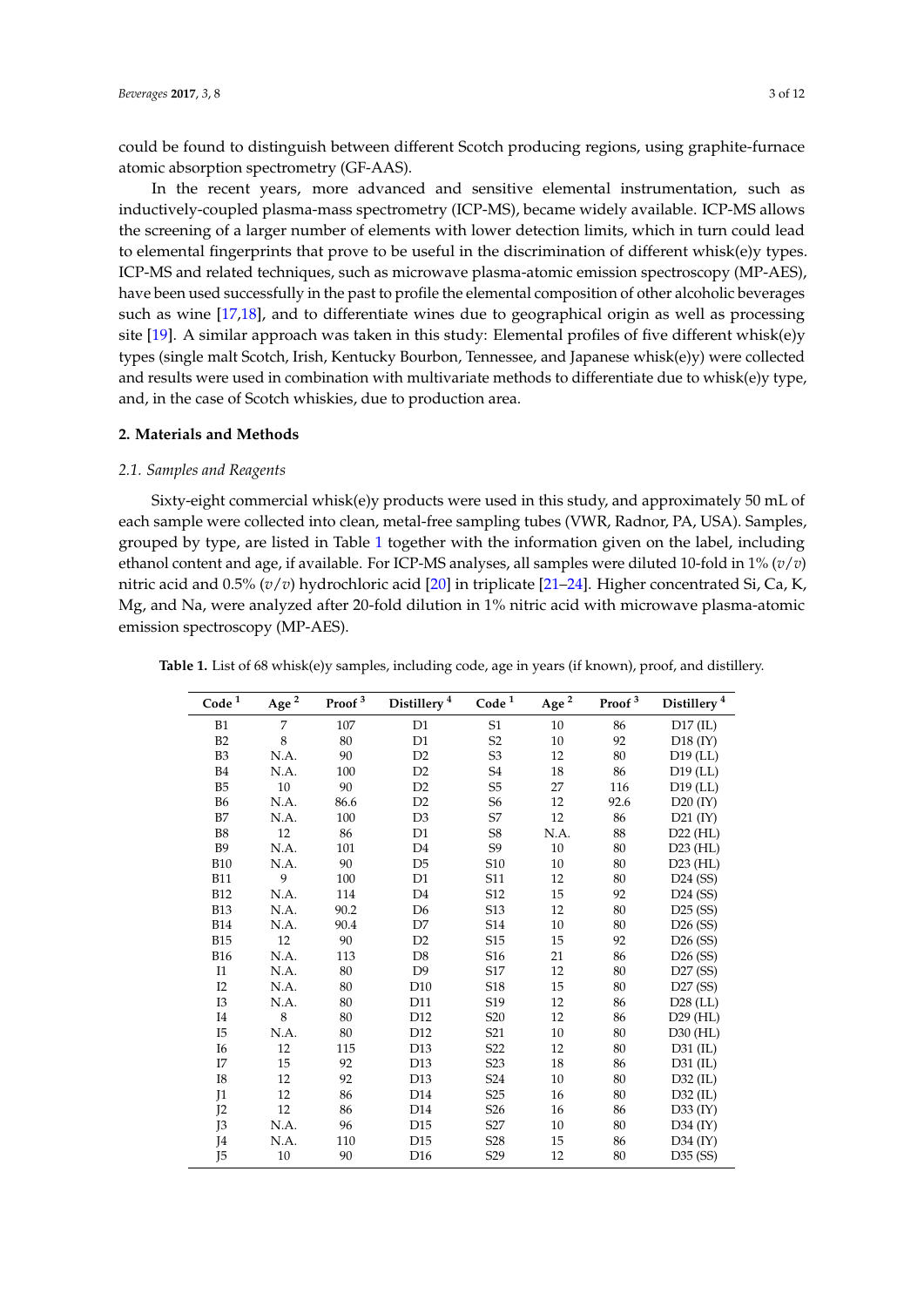<span id="page-3-0"></span>

| Code <sup>1</sup> | Age $2$ | Proof $3$ | Distillery <sup>4</sup> | Code <sup>1</sup> | Age $^2$ | Proof <sup>3</sup> | Distillery <sup>4</sup> |
|-------------------|---------|-----------|-------------------------|-------------------|----------|--------------------|-------------------------|
| J6                | 12      | 90        | D <sub>16</sub>         | S <sub>30</sub>   | 12       | 80                 | D36 (HL)                |
| Ţ7                | N.A.    | 80        | D <sub>16</sub>         | S31               | 16       | 80                 | $D37$ (IL)              |
| J8                | 17      | 86        | D <sub>16</sub>         | S32               | 15       | 92                 | $D38$ (CA)              |
| J9                | 12      | 80        | D <sub>16</sub>         | S33               | 10       | 86                 | $D30$ (HL)              |
|                   |         |           |                         | Τ1                | N.A.     | 90                 | D <sub>39</sub>         |
|                   |         |           |                         | T <sub>2</sub>    | N.A.     | 80                 | D <sub>40</sub>         |

**Table 1.** *Cont.*

 $^1$  Whisk(e) types: Bourbon (B), Irish (I), Japanese (J), Scotch (S), Tennessee (T);  $^2$  N.A. not available;  $^3$  In the U.S. proof is twice the alcohol by volume; <sup>4</sup> Products from the same distillery are indicated. Scotch production areas are indicated in brackets after the distillery code: Island (IL), Islay (IY), Lowland (LL), Highland (HL), Speyside (SS), Campbeltown (CA).

Multi-element calibration standards for ICP-MS analyses were purchased from SPEX CertiPrep (Metuchen, NJ, USA), the internal standard mix (diluted 1:10 in 1% (*v*/*v*) nitric acid prior to use; Bi, Ge, In, Sc, Tb, Y, <sup>6</sup>Li) was from Agilent Technologies (Santa Clara, CA, USA), and ultrapure concentrated nitric acid and hydrochloric acid were from Fisher Scientific (Pittsburgh, PA, USA). Ultrapure water (18 MΩ cm, EMD, Millipore, Bellerica, CA, USA) and 200 proof ethanol (GoldShield, Hayward, CA, USA) were used. Calibration tuning mix and Pulse/Analog solutions were from Agilent Technologies. Single-element calibration standards for MP-AES analyses (Si, Ca, K, Mg, Na at 10,000 mg/L,) were purchased from VHG Labs (Manchester, NH, USA), and concentrated nitric acid was obtained from J.T. Baker (Instra-Analyzed grade, Center Valley, PA, USA). The ionization buffer solution (100,000 mg/L Cs; Agilent Technologies) was diluted to 2,000 mg/L in  $1\%$  ( $v/v$ ) HNO<sub>3</sub> before use.

#### *2.2. Instrumentation*

The ICP-MS instrument used was from Agilent Technologies (8800, Santa Clara, CA, USA), equipped with a concentric micromist nebulizer and a quartz double wall spray chamber, cooled to 2 °C (all Agilent Technologies) [\[20\]](#page-10-12). IS solution was mixed with the sample stream before entering the nebulizer in a mixing tee (sample tubing 1.02 mm inner diameter, IS tubing 0.25 mm inner diameter), with the peristaltic pump operating at 0.1 rps. The plasma parameters were 1550 W RF power, 1.8 V RF matching voltage, 10 mm sampling depth, and 1.02 mL/min carrier gas flow (Argon 99.999% purity, Airgas, Sacramento, CA, USA). The ICP-MS was calibrated and tuned daily. Diluted samples were measured in helium (flow 4.3 mL/min; 99.999% purity, Praxair, Benicia, CA, USA) and high energy helium (10 mL/min) modes with the octapole reaction system (ORS $^3$ ), based on previous reports [\[12,](#page-10-4)[20\]](#page-10-12). The instrument was tuned and calibrated daily, and performance was deemed satisfactory if: (i) sensitivity of Li, Y, and Tl were at least 10,000, 20,000, and 10,000 counts per second (cps); (ii) precision was less than 5% relative standard deviation (RSD) for Li, Y, and Tl and background counts were less than 10 cps; (iii) oxides (CeO<sup>+</sup>/Ce<sup>+</sup>) were less than 2%; and (iv) doubly charged ions  $(Ce^{2+}/Ce^{+})$  were less than 3%.

For the measurement of the higher concentrated elements Ca, K, Mg, Na, and Si, MP-AES (4200, Agilent Technologies) was used, monitoring the wavelengths at 393.366 nm for Ca, 766.491 nm for K, 285.213 nm for Mg, 588.995 nm for Na, and 251.611 nm for Si. Wavelengths were selected based on previous reports [\[18,](#page-10-10)[25\]](#page-10-15) to ensure interference-free detection. The 2,000 mg/L ionization buffer solution was constantly mixed with the sample stream immediately before entering the double pass cyclonic spray chamber (Agilent Technologies) held at room temperature using a simple mixing tee (Agilent Technologies). A concentric nebulizer (Micromist; Agilent Technologies) was used for sample transport into the plasma. The instrument was calibrated and tuned daily with the wave calibration solution.

Six-point calibration curves were established for the elements listed in Table [2](#page-4-0) using ICP-MS between 0 and 200  $\mu$ g/L in matrix-matched solutions (1% HNO<sub>3</sub>, 0.5% HCl, 4% ethanol, all ( $v/v$ )) to correct for matrix effects due to the presence of ethanol in the samples. Each element was detected with a 3-point peak pattern in triplicate with 100 sweeps per replicate for all ICP-MS runs. For MP-AES,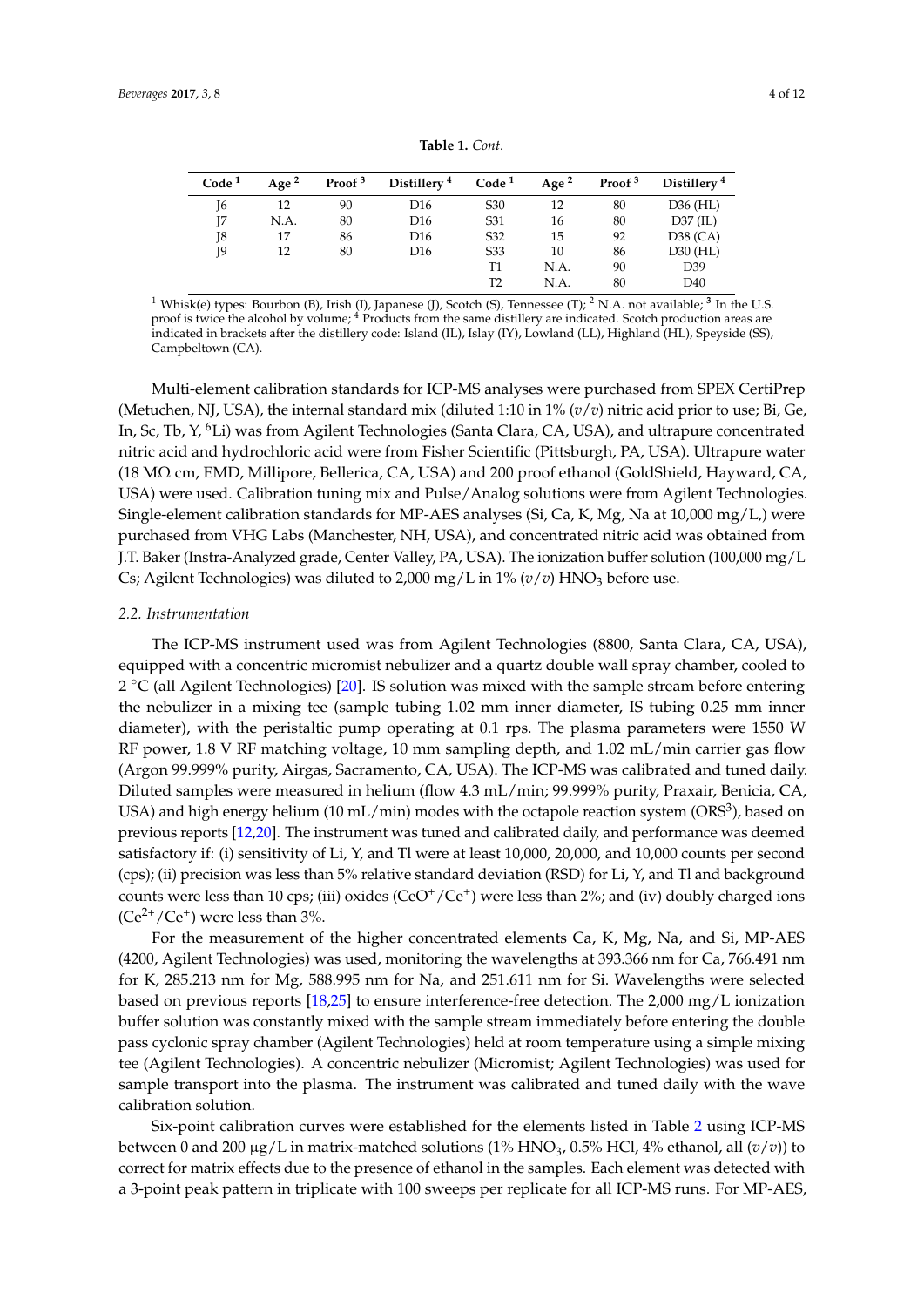6-point calibration curves were established between 0 and 1 mg/L for Ca, Mg, Na, and Si, and between 0 and 2.5 mg/L for K in matrix-matched calibration solutions (2% HNO<sub>3</sub> and 2% ethanol, all  $(v/v)$ ) to account for the sample dilution and matrix interferences. Each element was analyzed in triplicate with replicates of 3 s read time per element.

Continuous QC runs with calibration standards (1  $\mu$ g/L for ICP-MS, and 100  $\mu$ g/L for MP-AES) were performed every 20th run for verification. Recoveries for both methods were calculated from spiking experiments at 2  $\mu$ g/L for ICP-MS elements and 5 mg/L for MP-AES elements into three whisk(e)y samples (B4, I3, S2 for ICP-MS; S2, S27, J4 for MP-AES).

| Element | $LOD$ ( $\mu$ g/L) | Min-Max $(\mu g/L)$ | Element         | $LOD$ ( $\mu$ g/L) | Min-Max (µg/L)   |
|---------|--------------------|---------------------|-----------------|--------------------|------------------|
| 27 Al   | 0.442              | 47.2-1940           | 140 Ce          | 0.0006             | $<$ LOD $-0.708$ |
| $47$ Ti | 0.146              | 1.88-12.9           | 141 Pr          | 0.0003             | $0.001 - 0.100$  |
| 51 V    | 0.007              | $0.161 - 18.7$      | 146 Nd          | 0.0013             | $<$ LOD $-0.393$ |
| 52 Cr   | 10.1               | 175-1380            | 147 Sm          | 0.0005             | $<$ LOD $-0.094$ |
| 55 Mn   | 0.019              | 1.05-233            | 153 Eu          | 0.0003             | $0.0003 - 0.056$ |
| 56 Fe   | 7.01               | 393-1100            | 157 Gd          | 0.0006             | $<$ LOD $-0.178$ |
| 58 Ni   | 0.027              | $1.52 - 37.5$       | 163 Dv          | 0.0004             | $<$ LOD $-0.142$ |
| 59 Co   | 0.002              | $0.024 - 3.13$      | 165 Ho          | 0.0001             | $0.0001 - 0.029$ |
| 63 Cu   | 0.022              | 4.99-2380           | 166 Er          | 0.0002             | $0.0009 - 0.136$ |
| 66 Zn   | 0.125              | 0.013-586           | 169 Tm          | 0.0002             | $0.0003 - 0.014$ |
| 71 Ga   | 0.002              | $0.034 - 0.490$     | 172 Yb          | 0.0004             | $<$ LOD $-0.085$ |
| 75 As   | 0.002              | $0.098 - 22.4$      | 175 Lu          | 0.024              | $<$ LOD $-1.32$  |
| 82 Se   | 0.016              | $<$ LOD $-0.720$    | 178 Hf          | 0.008              | $0.048 - 0.558$  |
| 85 Rb   | 0.013              | $3.35 - 56.0$       | 181 Ta          | 0.002              | $0.005 - 0.042$  |
| 88 Sr   | 0.009              | $1.29 - 52.2$       | 182 W           | 0.006              | $0.090 - 0.832$  |
| 90 Zr   | 0.010              | $<$ LOD $-1.55$     | 185 Re          | 0.0004             | $<$ LOD $-0.012$ |
| 93 Nb   | 0.002              | $0.020 - 0.159$     | 193 Ir          | 0.014              | $<$ LOD $-0.084$ |
| 97 Mo   | 0.007              | $<$ LOD $-3.72$     | 195 Pt          | 0.007              | $<$ LOD $-0.298$ |
| 101 Ru  | 0.001              | $<$ LOD $-0.014$    | 197 Au          | 0.015              | $<$ LOD $-0.105$ |
| 103 Rh  | 0.002              | $0.056 - 0.131$     | 205 Tl          | 0.001              | $<$ LOD $-0.467$ |
| 105 Pd  | 0.041              | $2.04 - 5.05$       | 208 Pb          | 0.004              | $<$ LOD $-9.68$  |
| 107Ag   | 0.004              | $<$ LOD $-1.15$     | 232 Th          | 0.001              | $<$ LOD $-0.092$ |
| 114 Cd  | 0.003              | $<$ LOD-9.82        | 238 U           | 0.001              | $<$ LOD $-0.754$ |
| 118 Sn  | 0.006              | $0.411 - 337$       | Ca <sup>1</sup> | 2.79               | 214-8560         |
| 123 Sb  | 0.004              | $0.04 - 2.01$       | $K^1$           | 9.74               | 3210-55400       |
| 125 Te  | 0.002              | $<$ LOD $-0.018$    | $\text{Mg}^1$   | 7.66               | 14.4-4780        |
| 133 Cs  | 0.002              | $0.039 - 02 - 2.76$ | Na <sup>1</sup> | 8.87               | 434-26800        |
| 137 Ba  | 0.016              | $0.174 - 31.3$      | Si <sup>1</sup> | 49.6               | 259-21600        |
| 139 La  | 0.0005             | $<$ LOD $-0.355$    |                 |                    |                  |

<span id="page-4-0"></span>**Table 2.** Measured elements with limits of detection (LOD), and observed concentration range.

<sup>1</sup> These elements were measured with MP-AES.

#### *2.3. Data Processing and Analysis*

Collected data were inspected and processed using MassHunter Workstation Software for 8800 ICP-QQQ (version 4.2, Agilent Technologies), and MP Expert (version 4.1, Agilent Technologies). For ICP-MS, isotopes used for quantitation (Table [2\)](#page-4-0) were selected based on limits of detection (LOD), determined from 10 calibration blank measurements [\[26\]](#page-10-16), instrument reported detection limits, background equivalent concentration (BEC), and previous literature [\[19](#page-10-11)[,27\]](#page-10-17). For statistical analysis, elements that were present below the LOD were assigned a concentration of LOD/10 [\[28\]](#page-10-18). Elements were considered to be present when detected in two of three analytical replicates.

Multivariate and univariate analyses of variance (MANOVA and ANOVA) were carried out for the main effect *type*, using log-transformed data for elements where the ratio of highest to lowest observed values were above 8, and *production area* for the subset of Scotch whiskies. Type III sums of squares ANOVA was used to compensate for different observation numbers for the different groupings. Differences were considered significant at a type I error rate of 5%, and Fisher's least significant differences (LSD) were used for pairwise comparisons. All significantly different elements were used in the subsequent multivariate data visualization with Canonical Variate Analysis (CVA), a type of discriminant analysis. Ninety-five percent confidence intervals of group means were calculated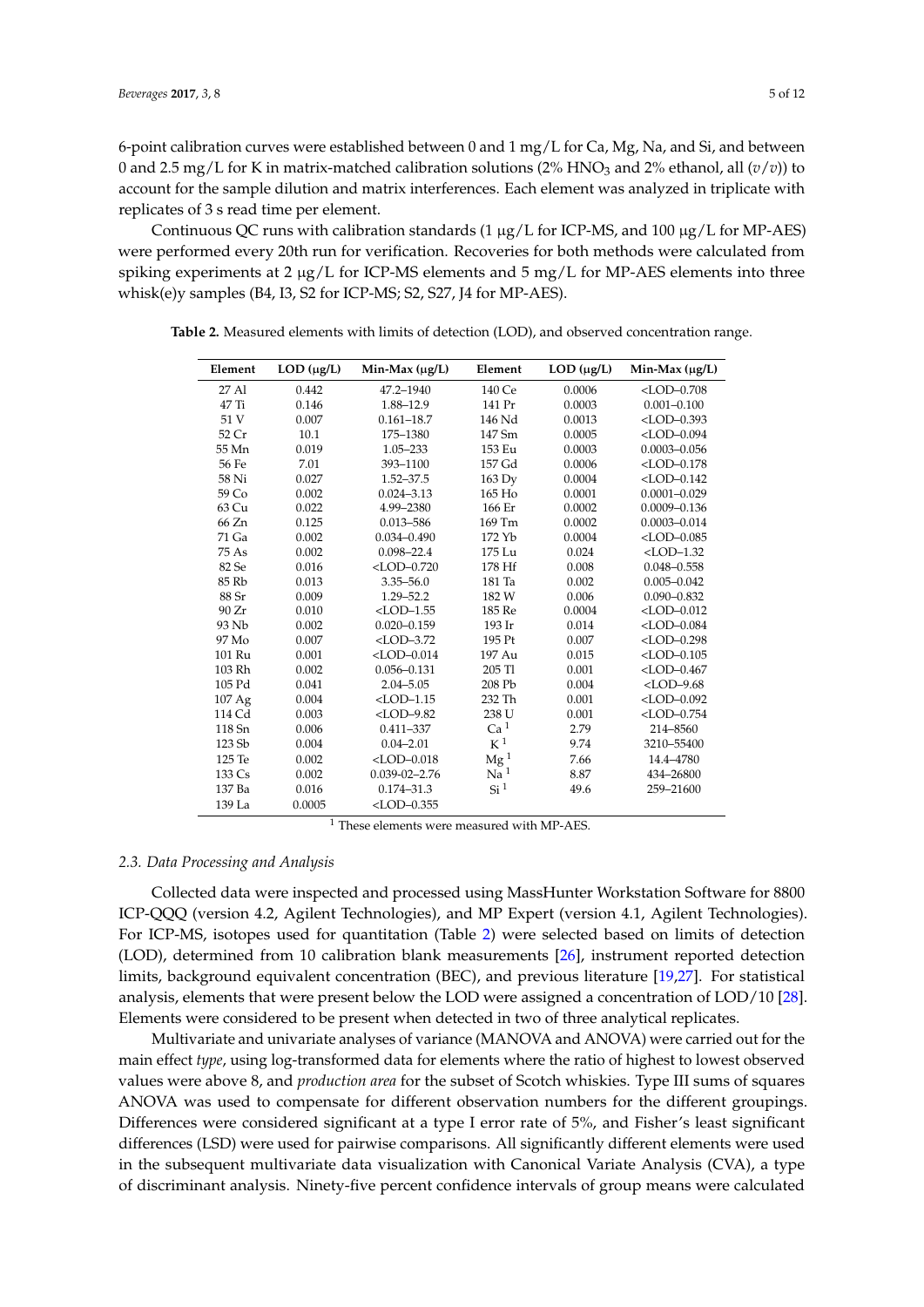according to Chatfield and Collins [\[29\]](#page-10-19). Analyses were carried out in R [\[30\]](#page-10-20), using the RStudio editor (version 0.99.484, Boston, MA, USA), with the additional packages *agricolae* [\[31\]](#page-10-21), *candisc* [\[32](#page-11-0)[,33\]](#page-11-1), *car* [\[33\]](#page-11-1), *cluster* [\[34\]](#page-11-2), *ggplot2* [\[35\]](#page-11-3), *reshape2* [\[36\]](#page-11-4) and *FactoMineR* [\[37](#page-11-5)[,38\]](#page-11-6).

#### **3. Results and Discussion**

Fifty-eight elements were detected in the measured whisk(e)y samples above their respective detection limits (Table [2\)](#page-4-0), and, thus, are used in the subsequent data analyses. All used elements showed highly linear behavior for the calibrated range (*R* > 0.9947; Table S1). Concentrations of the QC samples, analyzed continuously throughout the sample runs, ranged between 80% and 115% of the target concentration. For the elements measured by ICP-MS and MP-AES, accuracy, expressed as % recovery, and precision, expressed as relative standard deviation (RSD), were calculated from spiking known amounts of elements into three different whisk(e)y samples (Table S1). This was necessary as no certified reference material for alcoholic beverages is available. Mean recoveries  $\pm$  RSD ranged from 65%  $\pm$  17% for Ba to 121%  $\pm$  26% for Pt for the elements monitored by ICP-MS, while recoveries for the five elements monitored by MP-AES were between  $102\% \pm 1\%$  (Ca) and  $117\% \pm 4\%$  (K). Similar recoveries were reported previously for copper (98% [\[13\]](#page-10-8); 101.6% [\[12\]](#page-10-4)) and several other elements (Be, V, Cr, Mn, Fe, Co, Ni, Zn, As, Se, Cd, Sn, Sb, Ba, Hg, Pb, U; between 97.3% and 107.5% [\[12\]](#page-10-4)), using graphite furnace—atomic absorption spectroscopy (GF-AAS) [\[13\]](#page-10-8) and ICP-MS [\[12\]](#page-10-4).

#### *3.1. Whisk(e)y Types Differ Significantly in Elemental Composition*

After a significant effect for whisk(e)y *type* was found with MANOVA, subsequent ANOVAs for *type* revealed that 23 out of the 58 measured elements differed significantly between the five different types (Table [3\)](#page-5-0). These elements included the major elements Ca, K, Mg, Na, and Si, all with concentration around or above 1 mg/L, the elements at mid-level concentrations Al, Ba, Cu, Fe, Mn, Ni, Rb, Sn, Sr, and Zn (all above 1  $\mu$ g/L), and the trace elements Au, Cd, Co, Er, Hf, Ir, Mo, and U, at levels below  $1 \mu g/L$ .

|    | <b>Bourbon</b>          | Irish                   | Japanese                | Scotch                  | Tennessee         |
|----|-------------------------|-------------------------|-------------------------|-------------------------|-------------------|
| Si | 1005 b                  | 852 b                   | 6803 a                  | 1424 b                  | 1206 b            |
| Ca | 1182 b                  | 981 b                   | 1042 b                  | 2003 a                  | 921 b             |
| Mg | 517 a                   | 2578 b                  | 861 a                   | 1088 a                  | 137 c             |
| Na | 6238 b                  | 9370 a                  | 13368 a                 | 9685 a                  | 9251 ab           |
| K  | 18787 a                 | 8290 b                  | 21556 a                 | 20508 a                 | 16164 ab          |
| Fe | 554 b                   | 545 b                   | 688 a                   | 647 a                   | 531 b             |
| Cu | 203 <sub>b</sub>        | 49.9 с                  | 749 a                   | 584 a                   | 15.2c             |
| Zn | 151 <sub>b</sub>        | 41.56 b                 | 107a                    | 19.9 b                  | 178 ab            |
| Al | 151 <sub>b</sub>        | 117 <sub>b</sub>        | 175 ab                  | 285 a                   | 117 ab            |
| Mn | 49.7 a                  | 20.7 <sub>b</sub>       | 42.2a                   | 52.6a                   | 5.82 c            |
| Ni | 5.18 b                  | 2.50c                   | 14.7 a                  | 4.44 b                  | 3.03 bc           |
| Rb | 21.4a                   | 9.67 b                  | 22.7 a                  | 23.6 a                  | 17.0 ab           |
| Sr | 8.23a                   | 3.24 <sub>b</sub>       | 5.71 ab                 | 10.8a                   | 2.23 <sub>b</sub> |
| Sn | 6.88 <sub>b</sub>       | 60.2 <sub>b</sub>       | 76.5 a                  | 11.0 <sub>b</sub>       | 12.5 <sub>b</sub> |
| Ba | 7.59 a                  | 5.12 bc                 | 1.02c                   | 3.69 <sub>b</sub>       | 2.57 bc           |
| Co | 0.213 b                 | $0.233$ ab              | $0.412$ ab              | 0.473a                  | 0.090 b           |
| Mo | 0.526 b                 | 0.156c                  | 0.326 bc                | $0.264$ bc              | 1.98a             |
| Cd | 0.152c                  | 1.71 <sub>b</sub>       | 2.189a                  | $0.286$ bc              | 0.355bc           |
| Er | 0.046a                  | 0.008 b                 | 0.008 b                 | 0.015 b                 | 0.005 b           |
| Hf | 0.104c                  | 0.091c                  | $0.180$ ab              | 0.162 b                 | 0.300a            |
| Ir | $n.d.$ <sup>1</sup> $b$ | $n.d.$ <sup>1</sup> $b$ | $n.d.$ <sup>1</sup> $b$ | $n.d.$ <sup>1</sup> $b$ | 0.040a            |
| Au | 0.018 b                 | 0.016 b                 | $0.026$ ab              | 0.036a                  | $0.025$ ab        |
| U  | 0.064 b                 | 0.054 b                 | 0.038 b                 | 0.132a                  | $0.125$ ab        |

<span id="page-5-0"></span>**Table 3.** Means of 23 elements in µg/L that differed between whiskey types. Same letter in rows did not differ significantly in the pairwise comparison (Fisher's LSD, *p* < 0.05).

 $1$  n.d., not detected.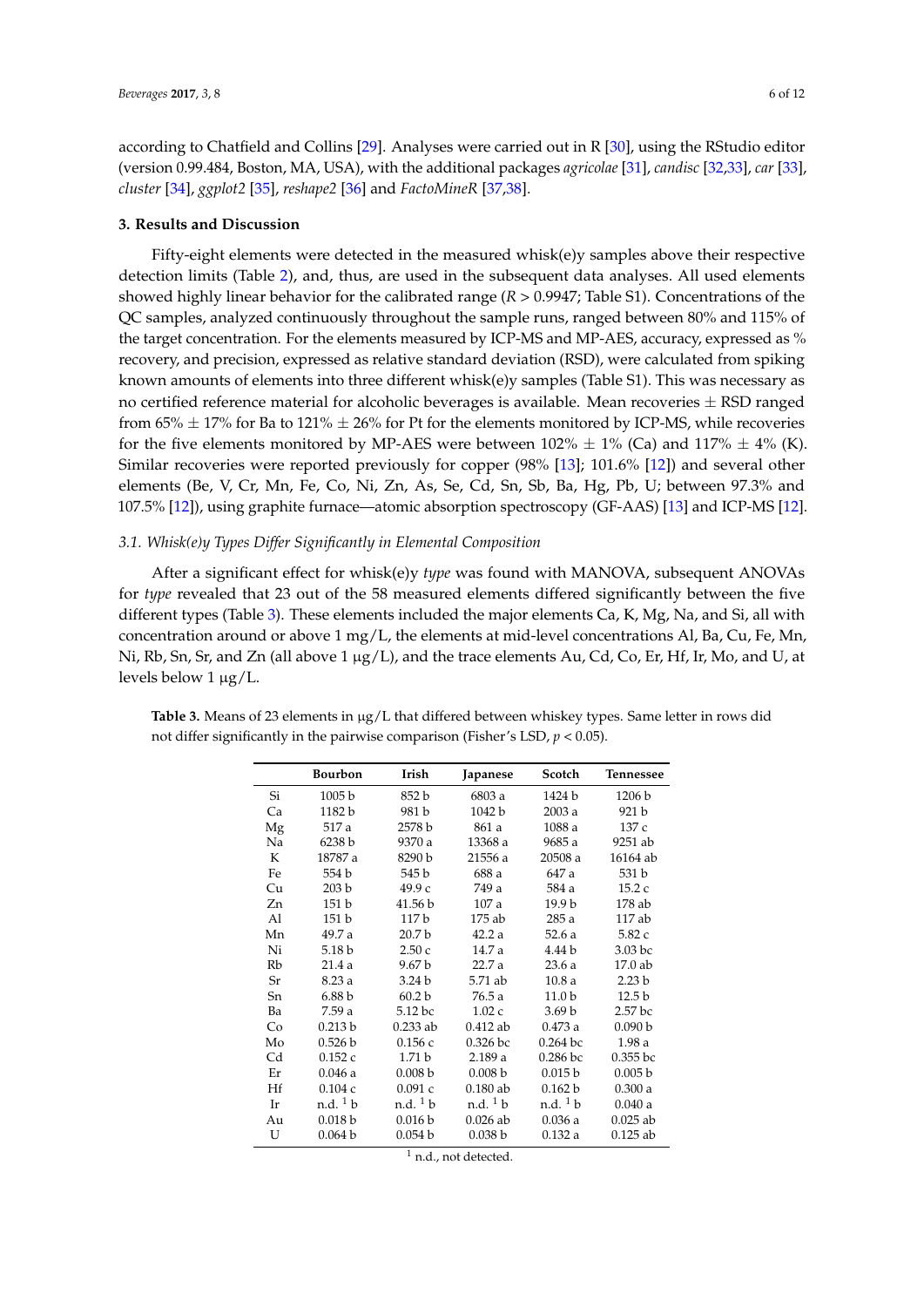In a subsequent step all significantly different elements (*p* < 0.05) were used in a Canonical In a subsequent step all significantly different elements (*p* < 0.05) were used in a Canonical Cariate Analysis (CVA) to test whether different whisk(e)y types could be differentiated by their Cariate Analysis (CVA) to test whether different whisk(e)y types could be differentiated by their elemental profiles. CVA is a targeted approach, and is based on a MANOVA model; in this case, elemental profiles. CVA is a targeted approach, and is based on a MANOVA model; in this case, a a one-way model for whisk(e)y *type* was used. All four CVA dimensions were significantly different one‐way model for whisk(e)y *type* was used. All four CVA dimensions were significantly different from each other, according to the Bartlett's test [\[39\]](#page-11-7), with the first two dimensions explaining over from each other, according to the Bartlett's test [39], with the first two dimensions explaining over 74% of the total variance ratio. Therefore, only the first two CVA dimensions are shown in Figure 1: 74% of the total variance ratio. Therefore, only the first two CVA dimensions are shown in Figure [1:](#page-6-0) The 68 samples cluster according to their *type* into distinct groups. Although Bourbon and Irish The 68 samples cluster according to their *type* into distinct groups. Although Bourbon and Irish whisk(e)y samples show some overlap, as their 95% confidence interval circles around the group whisk(e)y samples show some overlap, as their 95% confidence interval circles around the group means overlap, these two types are different from each other, and separate from each other in the third means overlap, these two types are different from each other, and separate from each other in the dimension, due to higher levels of Na and Al in the Irish whiskies (data not shown). The whiskeys from Tennessee showed the most distinct elemental profile, indicated by their clear separation from all other types, followed by whiskies from Japan, Scotch whiskies, and Bourbons and Irish whiskies. One possible explanation for this could lie in the production method, as Tennessee whiskeys are required to have an additional charcoal filtration step before being transferred to a barrel [\[40\]](#page-11-8).

<span id="page-6-0"></span>

**Figure 1.** Canonical Variate Analysis (CVA) plots, showing the separation of different whiskies by **Figure 1.** Canonical Variate Analysis (CVA) plots, showing the separation of different whiskies by their elemental composition: (**a**) CVA score plot showing the 95% confidence intervals for each of the their elemental composition: (**a**) CVA score plot showing the 95% confidence intervals for each of the five different types, together with the 68 whisk(e) samples, coded by their type (blue down‐facing five different types, together with the 68 whisk(e) samples, coded by their type (blue down-facing triangle … Tennessee; orange up‐facing triangle … Irish; black circles … Bourbon; green squares … triangle . . . Tennessee; orange up-facing triangle . . . Irish; black circles . . . Bourbon; green squares . . . Scotch; violet diamond ... Japanese); (b) Boxplot and total structure coefficients for the first canonical dimension (CV 1), showing the contribution of each element to the separation along CV 1; (**c**) Boxplot dimension (CV 1), showing the contribution of each element to the separation along CV 1; (**c**) Boxplot and total structure coefficients for the second canonical dimension (CV 2), showing the contribution and total structure coefficients for the second canonical dimension (CV 2), showing the contribution of each element to the separation along CV 2.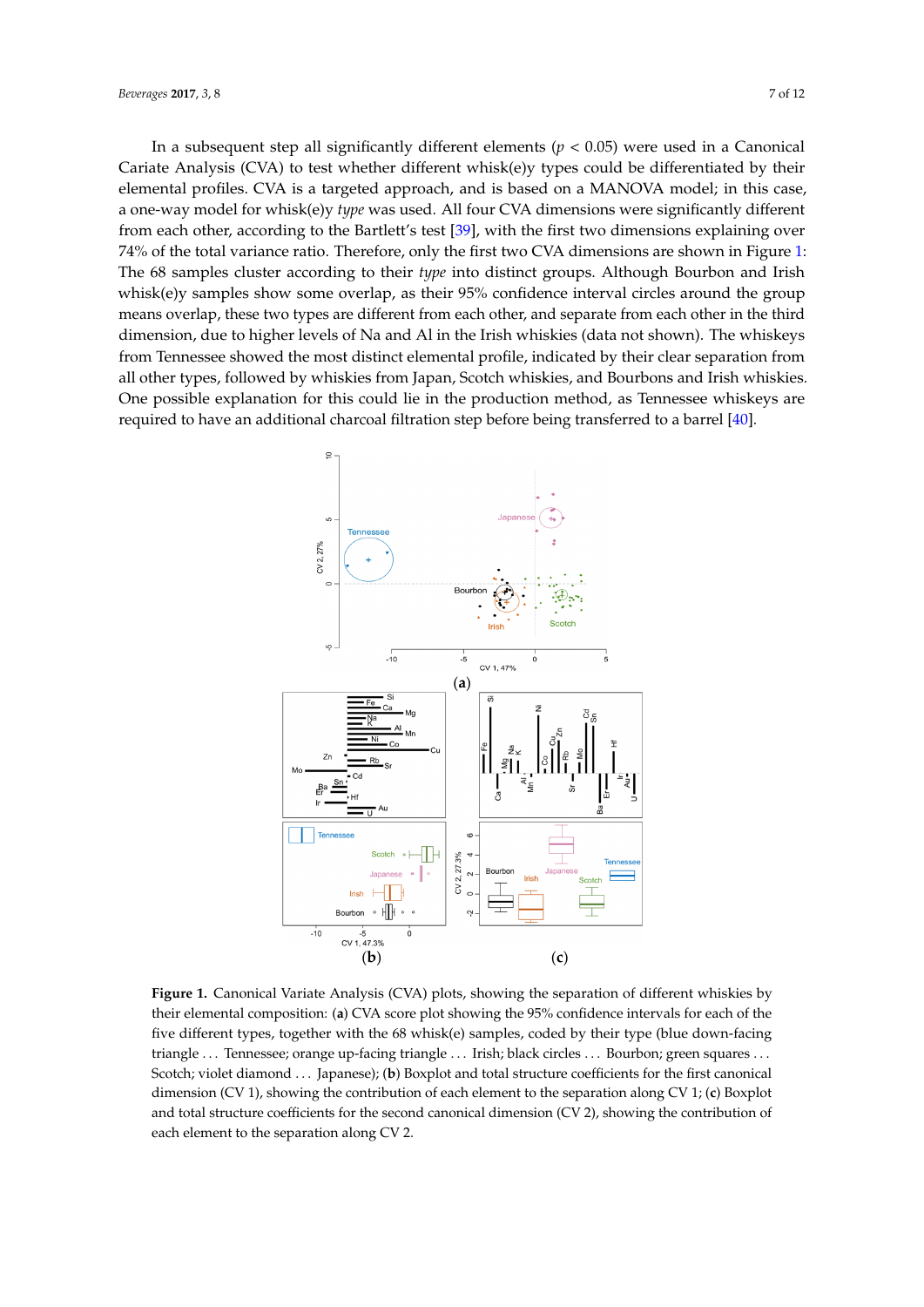Looking into the total structure coefficients (Figure [1b](#page-6-0),c), it becomes apparent which elements drive the separation between the different types in the first and second dimension: Along CV 1 (Figure [1b](#page-6-0)), the most discriminating elements were Mo, which was highest in the whiskeys from Tennessee, and Cu, Mg and Mn, which were lowest in Tennessee whiskeys and highest in Scotch and Japanese whiskies.

Molybdenum as an alloy element is frequently used in stainless steel to increase resistance against corrosion [\[41\]](#page-11-9), often together with chromium [\[42\]](#page-11-10). Due to copper's ability to reduce sulfur compounds [\[43\]](#page-11-11) that impart unwanted aromas to the final product, copper is the most commonly used material for whisk(e)y stills. Nevertheless, stainless steel stills are also used in whisk(e)y production, e.g., in combination with subsequent copper columns or copper mesh inside the stainless steel still [\[44\]](#page-11-12). Copper levels were shown to vary based on the size of stills, with malted scotch whiskies made in small scale pot stills having higher amounts of copper than blended and grain whiskies from Scotland [\[13\]](#page-10-8). In general, most of the copper in whisk(e)y is thought to come from processing equipment compared to raw materials [\[45\]](#page-11-13).

Along the second dimension, CV 2, Japanese whiskies were separated from Scotch, Bourbon and Irish whiskies, with the Tennessee whiskey samples in between the two (Figure [1c](#page-6-0)). The separation is mainly driven by higher amounts of Si, Ni, Cd, and Sn and lower levels of Ca, Ba, Er, and U in the Japanese samples. Nickel and zinc are common alloy elements for copper [\[46\]](#page-11-14), a fact that is substantiated by significant positive correlations to copper for the studied samples (Ni: *r*(66) = 0.43,  $p < 0.001$ ; Zn:  $r(66) = 0.42$ ,  $p < 0.001$ ). Calcium levels were shown to vary in Scotch whiskies [\[13\]](#page-10-8), possibly either leaching from barrels over time or originating from water used in the dilution process. Positive correlations between Ca and Mg (*r*(66) = 0.63, *p* < 0.001), and Ca and Na (*r*(66) = 0.43, *p* < 0.001) in our data indicate that the most likely origin of these elements is the water used in diluting the whisk(e)y to the desired strength, either right after distillation or before bottling [\[47\]](#page-11-15). One aspect to consider is that most distilleries use ion exchange clean-up for the water used in the final dilution step, which reduces the levels of Ca, Mg, Fe, and Mn ions in the water, while increasing the levels of Na or K ions.

#### *3.2. Single Malt Scotch Whiskies Differ in Their Elemental Composition across Production Areas*

The subset of 33 single malt Scotch whiskies was used to investigate if elemental differences could be found on a smaller regional scale (i.e., production area). As only one sample from the region of Campbeltown was available, this production area was excluded from the analyses, thus, 32 single malt Scotch whiskies from five production areas were used in an ANOVA for *production area*. Sixteen of the 58 detected elements showed a significant *production area* effect (*p* < 0.05), and results are summarized in Figure [2](#page-8-0) for the significantly differing elements Ca, Al, Mn, Fe, Ti, V, Cu, Sr, Ni, Co, Th, U, Mo and Ta.

Three elements, Cu, Sr, and V, showed large significant differences between the five production areas: Similar to Adam et al. [\[13\]](#page-10-8), copper levels differed significantly among the five production areas, with highest Cu levels in samples from Speyside (*n* = 9; 5 distilleries) and Island (*n* = 6; 4 distilleries), and significantly lower levels in samples from Highland (*n* = 7; 5 distilleries). Intermediate levels of Copper were measured in samples from Islay (*n* = 6; 5 distilleries) and Lowland (*n* = 4; 2 distilleries).

Strontium levels were highest in Speyside samples, and were significantly higher than Sr levels in samples from Highland, Islay and Lowland ( $p < 0.05$ ). Strontium, a member of the alkaline earth metals which include Mg, Ca and Ba, is a naturally occurring metal that is present in small amounts in air, soil, food, and drinking water [\[48\]](#page-11-16). The US Environmental Protection Agency (EPA) found detectable levels of Sr in 99% of all public water systems [\[49\]](#page-11-17). They published a regulatory determination for stable <sup>88</sup>Sr in drinking water and calculated a non-cancer Health Reference Level (HRL) of 1,500  $\mu$ g/L [\[50\]](#page-11-18). Based on information available from the British Geological Survey, Sr levels varied between 60 and  $380,000 \mu$ g/L in stream sediments in Southern Scotland [\[51\]](#page-11-19), thus, we assume that Sr would be equally variable in drinking water, used in the production process in the different production areas. It can be assumed that additional water treatment steps, such as an ion-exchange processes, which would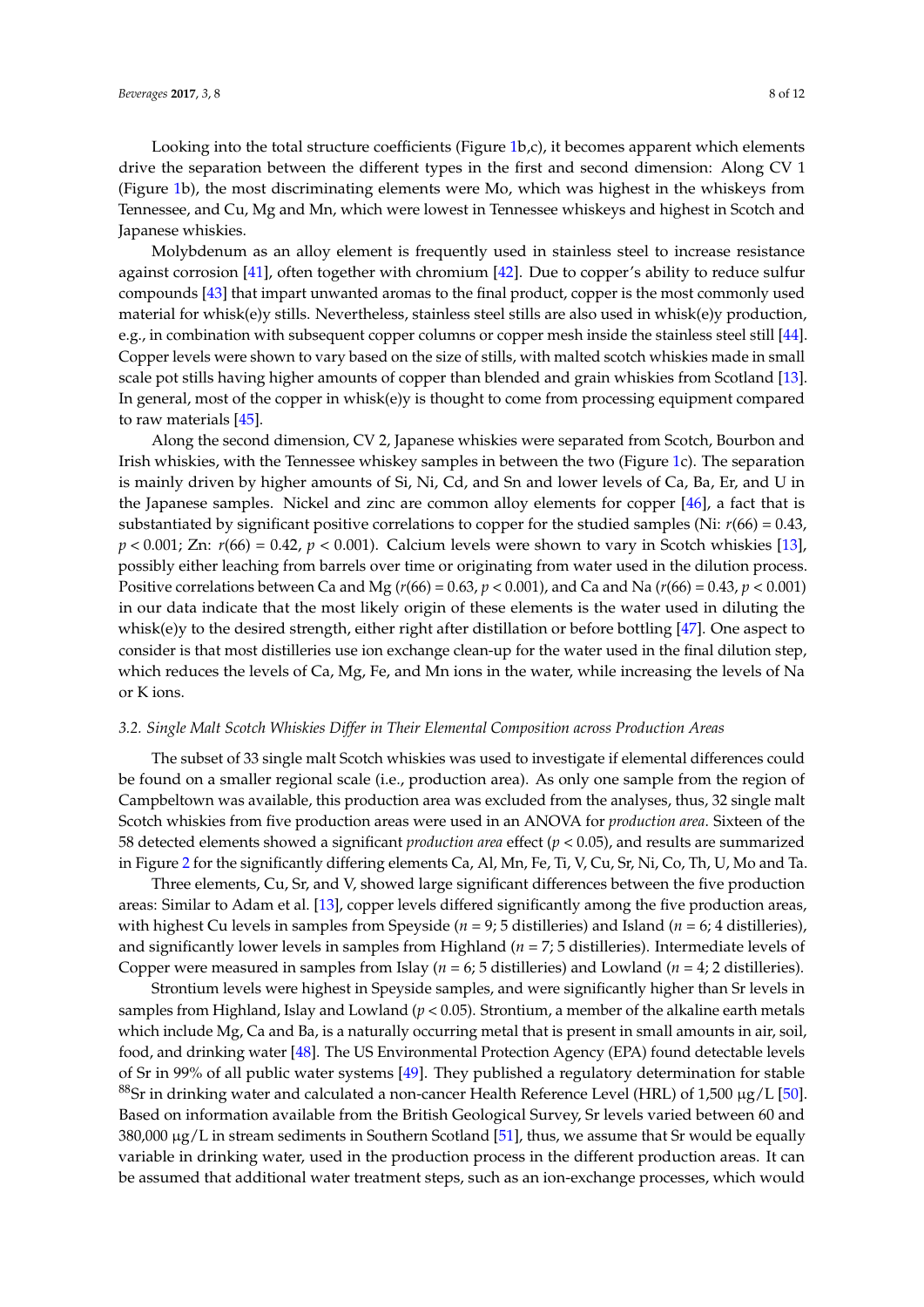<span id="page-8-0"></span>remove Ca and Mg ions, would be equally effective at reducing Sr. This would account for the low Sr levels (Figure [2\)](#page-8-0) in most whiskeys but requires further study.



**Figure 2.** Boxplots of elements that differed significantly among five Scotch production areas. For **Figure 2.** Boxplots of elements that differed significantly among five Scotch production areas. For each element, regions that share the same letter do not differ significantly from each other ( $p < 0.05$ ).

Vanadium levels varied considerably between the different production areas, with highest levels in the samples from Speyside and lowest in Lowland whiskies. Samples from Highland showed large variability and were not significantly different from any of the other regions. In wine, Vanadium is believed to leach from metal containers [\[52\]](#page-11-20), and might increase during storage [\[53\]](#page-11-21). A similar source for V found in the whisky samples seems therefore plausible.

All other 13 elements that differed significantly ( $p < 0.05$ ) showed smaller differences among the five production areas. With the exception of Th and Ta, samples from Speyside showed the highest concentrations in all other elements, while samples from Islay showed significantly lower levels in all elements but Ca (*p* < 0.05). The presented data provides valuable insight into elemental differences due to production, as all whiskeys used in this study were well distributed across the five production areas. These differences appear to reflect differences among the production areas despite potential differences (and similarities) in raw materials and production, as each production area was represented by 4–9 different whiskeys that came from between two and five different distillers within each region.

#### that allowed differentiation by production area within Scotland. Again, copper levels varied **Execution and significantly activities** the five production areas, but V and Sr showed similar similar similar similar similar similar similar similar similar similar similar similar similar similar similar similar simila **4. Conclusions**

Significant differences in the elemental composition of 58 elements allowed the discrimination of different whisk(e)y types, namely, Bourbon and Tennessee whiskey and Scotch, Irish and Japanese whiskies. Elements driving the separation of the types seem to relate mainly to production equipment and water used for adjusting alcoholic strength. In agreement with a previous study on single malt and blended Scotch whiskies, Cu showed high discrimination power, but additional alloy elements of Cu and Fe, such as Ni, Cd, Sn, and Mo also discriminated whisk(e)y types. The second origin of discriminating elements seems to come from the water used to adjust the alcoholic strength of the whisk(e)y, either after distillation or right before bottling. Despite commonly used water treatment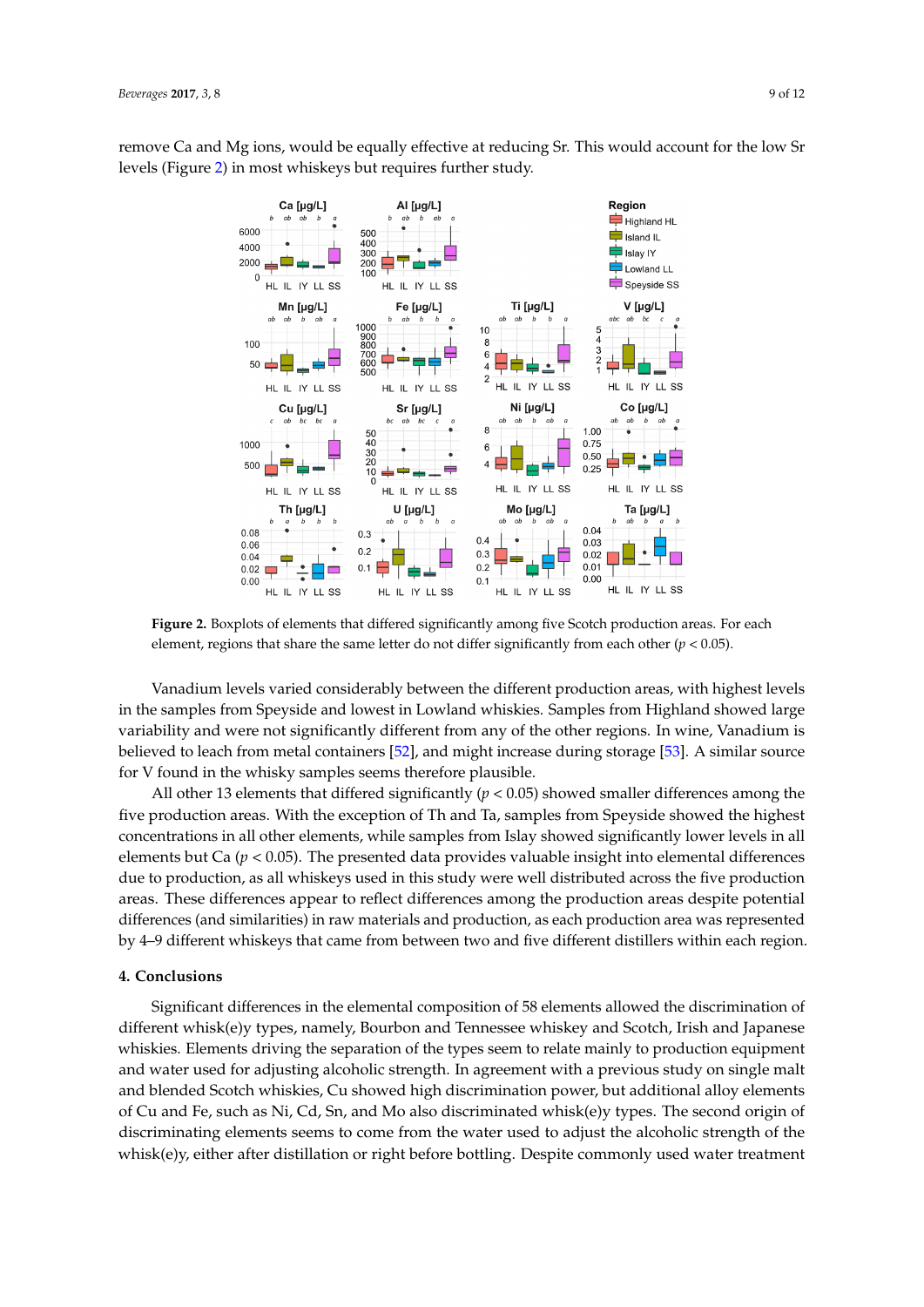processes, such as ion-exchange cartridges that reduce Ca, Mg, Fe, and Mn ion concentration, it seems that regional differences "survive" these treatment processes.

Besides the large scale differences between whisk(e)y types, the second analysis of elemental differences of 33 different single malt Scotch whiskies also provided several discriminating elements that allowed differentiation by production area within Scotland. Again, copper levels varied considerably and significantly across the five production areas, but V and Sr showed similar variability. The limited availability of geochemical data for Sr levels in Scottish stream sediments or groundwater only allow for a speculation that the source of Sr is again the water used in the whisky production, but data from the US show that Sr is present in 99% of all drinking water sources. The most likely source for vanadium is storage containers, as it was shown that V increased in wine samples during storage.

In contrast to other alcoholic beverages, such as wine, the impact of raw materials seems to be much lower, most likely due to the fact that the distillation process restricts the transfer of non-volatile elements from the wort into the distillate. However, all production steps past the distillation seem to impact the elemental composition of the final product, thus, an elemental analysis of the various steps during production would prove to be useful in establishing elemental criteria for whisk(e)y type and production area discrimination.

**Supplementary Materials:** Supplementary materials can be found at [www.mdpi.com/2306-5710/3/1/8/s1.](www.mdpi.com/2306-5710/3/1/8/s1)

**Acknowledgments:** This work was carried out in the Food Safety & Measurement Facility, which is supported through donations and loans by Agilent Technologies, Inc., Gerstel U.S., and Constellation Brands. We thank Thomas S. Collins for contributing samples. The comments by John Greenough are gratefully acknowledged. The full data set is available from the authors upon request.

**Author Contributions:** H.H., J.N. and S.E.E. conceived and designed the experiments; H.H., J.N. and G.G. performed the experiments and analyzed the data; all authors interpreted and prepared the paper.

**Conflicts of Interest:** The founding sponsors had no role in the design of the study; in the collection, analyses, or interpretation of data; in the writing of the manuscript, and in the decision to publish the results.

#### **Abbreviations**

The following abbreviations are used in this manuscript:

| <b>ANOVA</b>  | Analysis of Variance                                |
|---------------|-----------------------------------------------------|
| CVA           | Canonical Variate Analysis                          |
| ICP-MS        | <b>Inductively Coupled Plasma-Mass Spectrometry</b> |
| IS            | Internal Standard                                   |
| LSD           | Fisher's Least Significant Differences              |
| <b>MANOVA</b> | Multivariate Analysis of Variance                   |
| MP-AES        | Microwave Plasma-Atomic Emission Spectroscopy       |
| OС            | <b>Quality Control</b>                              |

#### **References**

- <span id="page-9-0"></span>1. Stewart, G.; Russell, I.; Anstruther, A. *An Introduction to Whisk(e)y and the Development of Scotch Whisky*, 2nd ed.; Elsevier Ltd.: Oxford, UK, 2014.
- <span id="page-9-1"></span>2. Lyons, T.P. *North American Whiskies: A Story of Evolution, Experience, and an Ongoing Entrepreneurial Spirit*, 2nd ed.; Elsevier Ltd.: Oxford, UK, 2014.
- <span id="page-9-2"></span>3. Quinn, D. *Irish Whiskey: Technology, Production & Marketing*, 2nd ed.; Elsevier Ltd.: Oxford, UK, 2014.
- <span id="page-9-3"></span>4. Fukuyo, S.; Myojo, Y. *Japanese Whisky*, 2nd ed.; Elsevier Ltd.: Oxford, UK, 2014.
- <span id="page-9-4"></span>5. Aylott, R.I.; Clyne, A.H.; Fox, A.P.; Walker, D.A. Analytical Strategies to Confirm Scotch Whisky Authenticity. *Analyst* **1994**, *119*, 1741–1746. [\[CrossRef\]](http://dx.doi.org/10.1039/an9941901741)
- <span id="page-9-5"></span>6. Collins, T.S.; Zweigenbaum, J.; Ebeler, S.E. Profiling of nonvolatiles in whiskeys using ultra high pressure liquid chromatography quadrupole time-of-flight mass spectrometry (UHPLC–QTOF MS). *Food Chem.* **2014**, *163*, 186–196. [\[CrossRef\]](http://dx.doi.org/10.1016/j.foodchem.2014.04.095) [\[PubMed\]](http://www.ncbi.nlm.nih.gov/pubmed/24912715)
- <span id="page-9-6"></span>7. Gonzalez-Arjona, D.; Gonzallez-Gallero, V.; Pablos, F.; Gustavo Gonzallez, A. Authentication and differentiation of Irish whiskeys by higher-alcohol congener analysis. *Anal. Chim. Acta* **1999**, *381*, 257–264. [\[CrossRef\]](http://dx.doi.org/10.1016/S0003-2670(98)00764-8)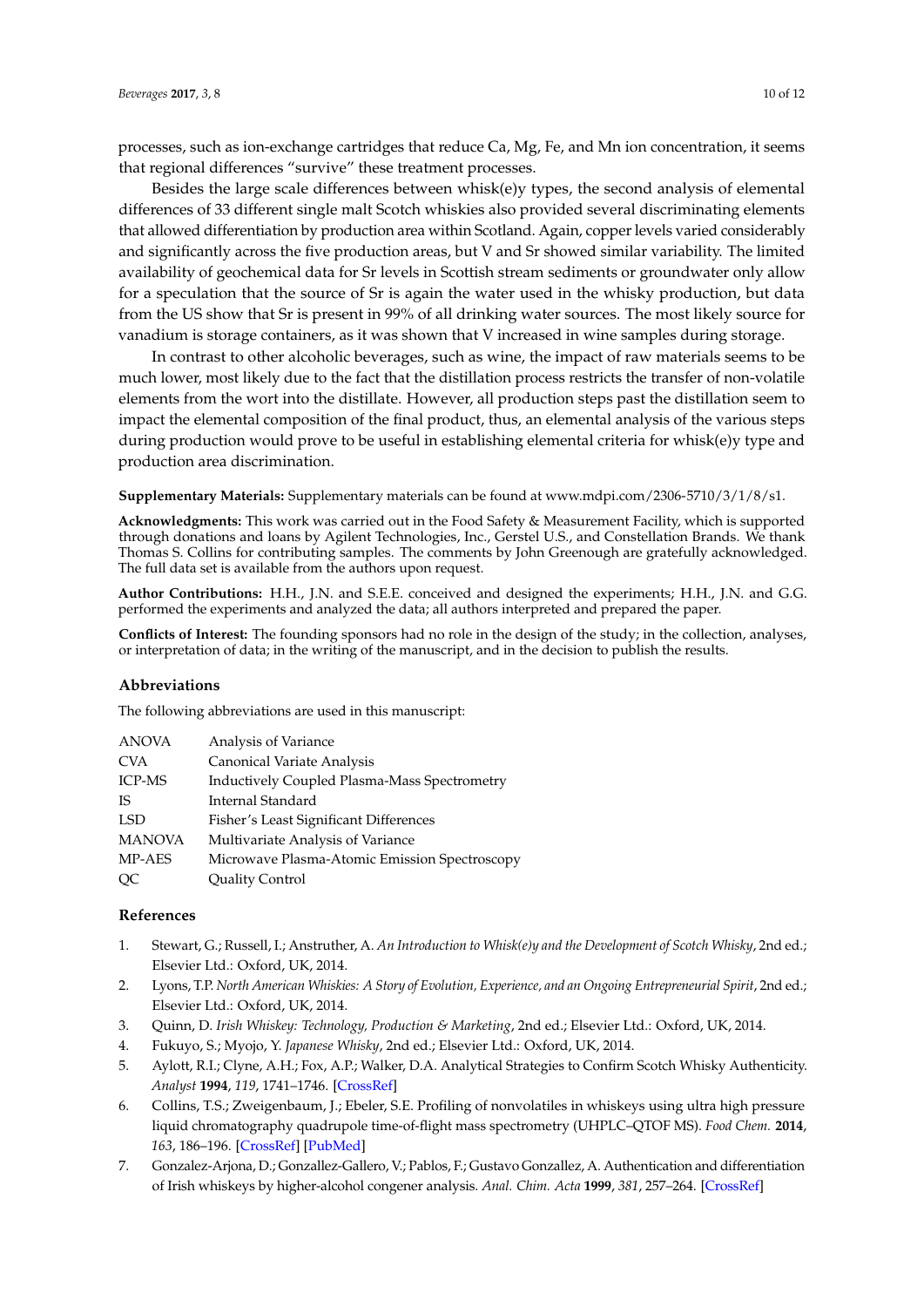- <span id="page-10-0"></span>8. Saxberg, B.E.H.; Duewer, D.L.; Booker, J.L.; Kowalski, B.R. Pattern recognition and blind assay techniques applied to forensic separation of whiskies. *Anal. Chim. Acta* **1978**, *103*, 201–212. [\[CrossRef\]](http://dx.doi.org/10.1016/S0003-2670(01)84039-3)
- <span id="page-10-1"></span>9. Lee, K.Y.M.; Paterson, A.; Piggott, J.R.; Richardson, G.D. Sensory discrimination of blended Scotch whiskies of different product categories. *Food Qual. Prefer.* **2001**, *12*, 109–117. [\[CrossRef\]](http://dx.doi.org/10.1016/S0950-3293(00)00037-9)
- <span id="page-10-2"></span>10. Jack, F.R.; Steele, G.M. Modelling the sensory characteristics of Scotch whisky using neural networks—A novel tool for generic protection. *Food Qual. Prefer.* **2002**, *13*, 163–172. [\[CrossRef\]](http://dx.doi.org/10.1016/S0950-3293(02)00012-5)
- <span id="page-10-3"></span>11. Aylott, R. *Whisky Analysis*, 2nd ed.; Elsevier Ltd.: Oxford, UK, 2014.
- <span id="page-10-4"></span>12. Woods, G. Measurement of Trace Elements in Malt Spirit Beverages (Whisky) by 7500cx ICP-MS Agilent Application Note. Available online: <https://www.agilent.com/cs/library/applications/5989-7214EN.pdf> (accessed on 1 January 2015).
- <span id="page-10-8"></span>13. Adam, T.; Duthie, E.; Feldmann, J.; Park, H. Investigations into the use of copper and other metals as indicators for the authenticity of Scotch whiskies. *J. Inst. Brew.* **2002**, *108*, 459–464. [\[CrossRef\]](http://dx.doi.org/10.1002/j.2050-0416.2002.tb00576.x)
- <span id="page-10-5"></span>14. Pryde, J.; Conner, J.; Jack, F.; Lancaster, M.; Meek, L.; Owen, C.; Paterson, R.; Steele, G.; Strang, F.; Woods, J. Sensory and Chemical Analysis of "Shackleton"s' Mackinlay Scotch Whisky. *J. Inst. Brew.* **2011**, *117*, 156–165. [\[CrossRef\]](http://dx.doi.org/10.1002/j.2050-0416.2011.tb00455.x)
- <span id="page-10-6"></span>15. Distilled Spirits Council of the United States Scotch: Take the High Road. Available online: [http://www.](http://www.discus.org/assets/1/7/Scotch_2015.pdf) [discus.org/assets/1/7/Scotch\\_2015.pdf](http://www.discus.org/assets/1/7/Scotch_2015.pdf) (accessed on 1 July 2016).
- <span id="page-10-7"></span>16. Distilled Spirits Council of the United States on America's Whiskey Trail. Available online: [http://www.](http://www.discus.org/assets/1/7/Bourbon_and_Tennessee_Whiskey_2014.pdf) [discus.org/assets/1/7/Bourbon\\_and\\_Tennessee\\_Whiskey\\_2014.pdf](http://www.discus.org/assets/1/7/Bourbon_and_Tennessee_Whiskey_2014.pdf) (accessed on 1 July 2016).
- <span id="page-10-9"></span>17. Heymann, H.; Robinson, A.L.; Buscema, F.; Stoumen, M.E.; King, E.S.; Hopfer, H.; Boulton, R.B.; Ebeler, S.E. Effect of Region on the Volatile Composition and Sensory Profiles of Malbec and Cabernet Sauvignon Wines. In *Advances in Wine Research*; Ebeler, S.E., Ed.; American Chemical Society: Washington, DC, USA, 2015; pp. 109–122.
- <span id="page-10-10"></span>18. Nelson, J.; Hopfer, H.; Gilleland, G.; Cuthbertson, D.; Boulton, R.B.; Ebeler, S.E. Elemental Profiling of Malbec Wines under Controlled Conditions Using Microwave Plasma-Atomic Emission Spectroscopy. *Am. J. Enol. Vitic.* **2015**, *66*, 373–378. [\[CrossRef\]](http://dx.doi.org/10.5344/ajev.2015.14120)
- <span id="page-10-11"></span>19. Hopfer, H.; Nelson, J.; Collins, T.S.; Heymann, H.; Ebeler, S.E. The combined impact of vineyard origin and processing winery on the elemental profile of red wines. *Food Chem.* **2015**, *172*, 486–496. [\[CrossRef\]](http://dx.doi.org/10.1016/j.foodchem.2014.09.113) [\[PubMed\]](http://www.ncbi.nlm.nih.gov/pubmed/25442583)
- <span id="page-10-12"></span>20. Woods, G. Trace Elemental Analysis of Distilled Alcoholic Beverages Using the Agilent 7700x ICP-MS with Octopole Collision/Reaction Cell Agilent Application Note. Available online: [https://www.agilent.com/](https://www.agilent.com/cs/library/applications/5990-9971EN_AppNote_7700_Alcohol.pdf) [cs/library/applications/5990-9971EN\\_AppNote\\_7700\\_Alcohol.pdf](https://www.agilent.com/cs/library/applications/5990-9971EN_AppNote_7700_Alcohol.pdf) (accessed on 3 March 2015).
- <span id="page-10-13"></span>21. Goossens, J.; Smaele, T.; Moens, L.; Dams, R. Accurate determination of lead in wines by inductively coupled plasma mass spectrometry. *Fresenius J. Anal. Chem.* **1993**, *347*, 119–125. [\[CrossRef\]](http://dx.doi.org/10.1007/BF00322842)
- 22. Boorn, A.W.; Browner, R.F. Effects of organic solvents in inductively coupled plasma atomic emission spectrometry. *Anal. Chem.* **1982**, *54*, 1402–1410. [\[CrossRef\]](http://dx.doi.org/10.1021/ac00245a033)
- 23. Dams, R.F.J.; Goossens, J.; Moens, L. Spectral and non-spectral interferences in inductively coupled plasma mass-spectrometry. *Mikrochim. Acta* **1995**, *119*, 277–286. [\[CrossRef\]](http://dx.doi.org/10.1007/BF01244007)
- <span id="page-10-14"></span>24. Rossano, E.C.; Szilágyi, Z.; Malorni, A.; Pocsfalvi, G. Influence of winemaking practices on the concentration of rare earth elements in white wines studied by inductively coupled plasma mass spectrometry. *J. Agric. Food Chem.* **2007**, *55*, 311–317. [\[CrossRef\]](http://dx.doi.org/10.1021/jf061828t) [\[PubMed\]](http://www.ncbi.nlm.nih.gov/pubmed/17227059)
- <span id="page-10-15"></span>25. Drvodelic, N.; Cauduro, J. Determination of Metals in Wine Using the Agilent 4100 Microwave Plasma-Atomic Emission Spectrometer Agilent Application Note. Available online: [https://www.](https://www.agilent.com/cs/library/applications/5991-1586EN_AppNote_4100MP-AES_Food_wine.pdf) [agilent.com/cs/library/applications/5991-1586EN\\_AppNote\\_4100MP-AES\\_Food\\_wine.pdf](https://www.agilent.com/cs/library/applications/5991-1586EN_AppNote_4100MP-AES_Food_wine.pdf) (accessed on 2 July 2016).
- <span id="page-10-16"></span>26. Thomsen, V.; Schatzlein, D.; Mercuro, D. Limits of Detection in Spectroscopy. *Spectroscopy* **2003**, *18*, 112–114.
- <span id="page-10-17"></span>27. Hopfer, H.; Nelson, J.; Mitchell, A.E.; Heymann, H.; Ebeler, S.E. Profiling the trace metal composition of wine as a function of storage temperature and packaging type. *J. Anal. At. Spectrom.* **2013**, *28*, 1288–1291. [\[CrossRef\]](http://dx.doi.org/10.1039/c3ja50098e)
- <span id="page-10-18"></span>28. Croghan, C.W.; Egeghy, P.P. *Methods of Dealing with Values below the Limit of Detection Using SAS*; Southern SAS User Group: St. Petersburg, FL, USA, 2003.
- <span id="page-10-19"></span>29. Chatfield, C.; Collins, A.J. *Introduction to Multivariate Analysis*; CRC Press: Boca Raton, FL, USA, 1980.
- <span id="page-10-20"></span>30. R Core Team. *R: A Language and Environment for Statistical Computing*; R Core Team: Vienna, Austria, 2013.
- <span id="page-10-21"></span>31. De Mendiburu, F. Agricolae: Statistical Procedures for Agricultural Research. Available online: [http://cran.r](http://cran.r-project.org/package=agricolae)[project.org/package=agricolae](http://cran.r-project.org/package=agricolae) (accessed on 3 January 2014).